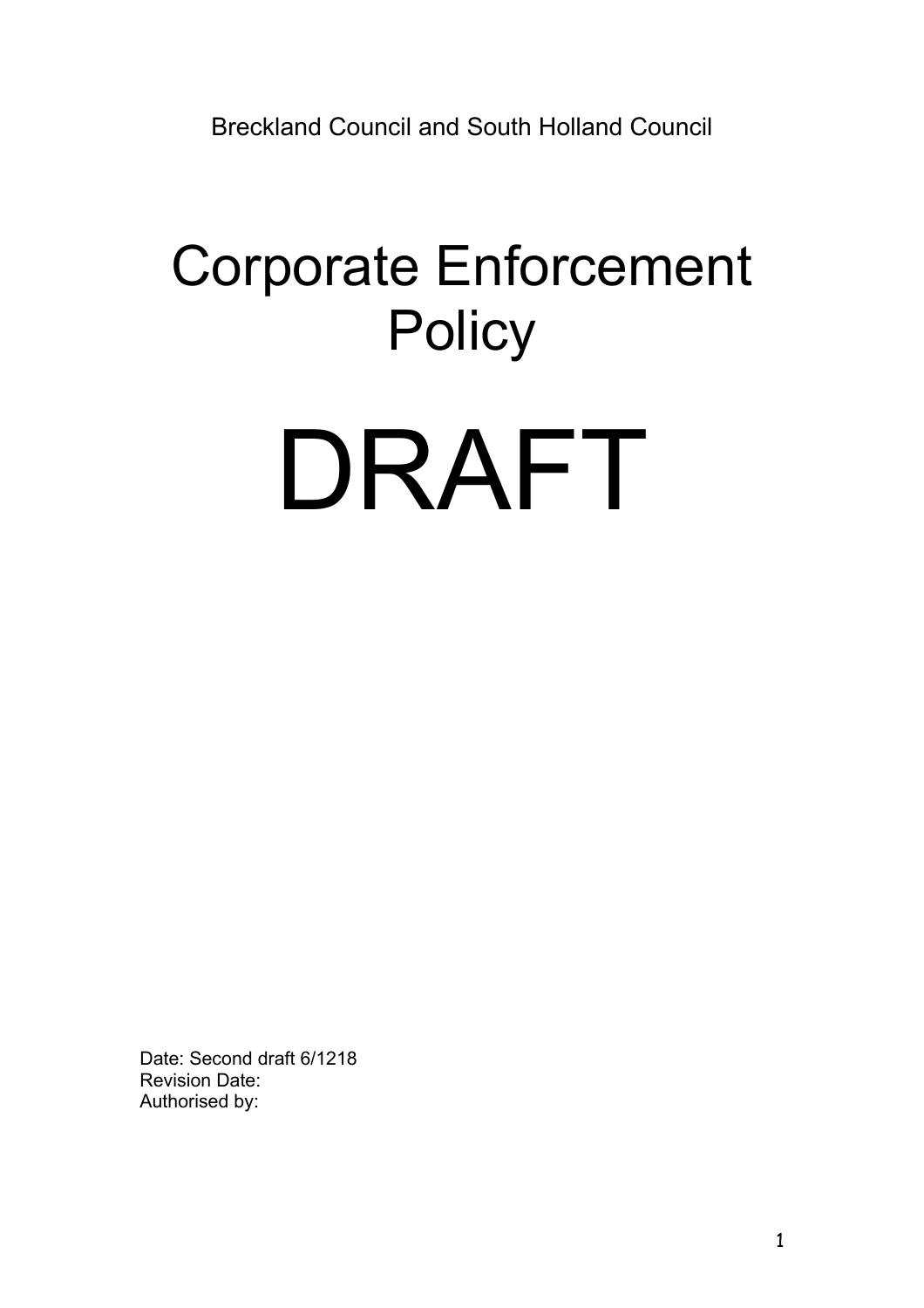| <b>Table of Contents</b>                                            | Page           |
|---------------------------------------------------------------------|----------------|
| Section 1. Introduction                                             | 3              |
| Section 2. Purpose of the Policy                                    | 5              |
| Section 3. When this policy applies                                 | 5              |
| 3.1 Scope of the Policy                                             | 5              |
| Section 4. Non-Compliance                                           | 6              |
| 4.1 Approach to dealing with non-compliance                         | 6              |
| 4.2 How action taken is determined                                  | $\overline{7}$ |
| 4.3 Factors that influence our response to breaches                 | $\overline{7}$ |
| 4.4 Approach to complaints of non-compliance                        | 8              |
| Section 5. Conduct of Investigations                                | 8              |
| 5.1 Powers of authorised officers                                   | 8              |
| 5.2 Progress of investigations                                      | 9              |
| Section 6. Decisions on Enforcement Action                          | 9              |
| 6.1 The range of actions available as set out in legislation        | 9              |
| 6.2 Explanation of how decisions are made on enforcement action     | 12             |
| 6.3 Explanation of how decisions are communicated to those affected | 13             |
| Section 7. Review of this Policy                                    | 13             |
| 7.1 Details of when and how the policy will be reviewed             | 13             |
| Section 8. Comments and Complaints                                  | 13             |
| 8.1 Details of processes for complaints and appeals                 | 13             |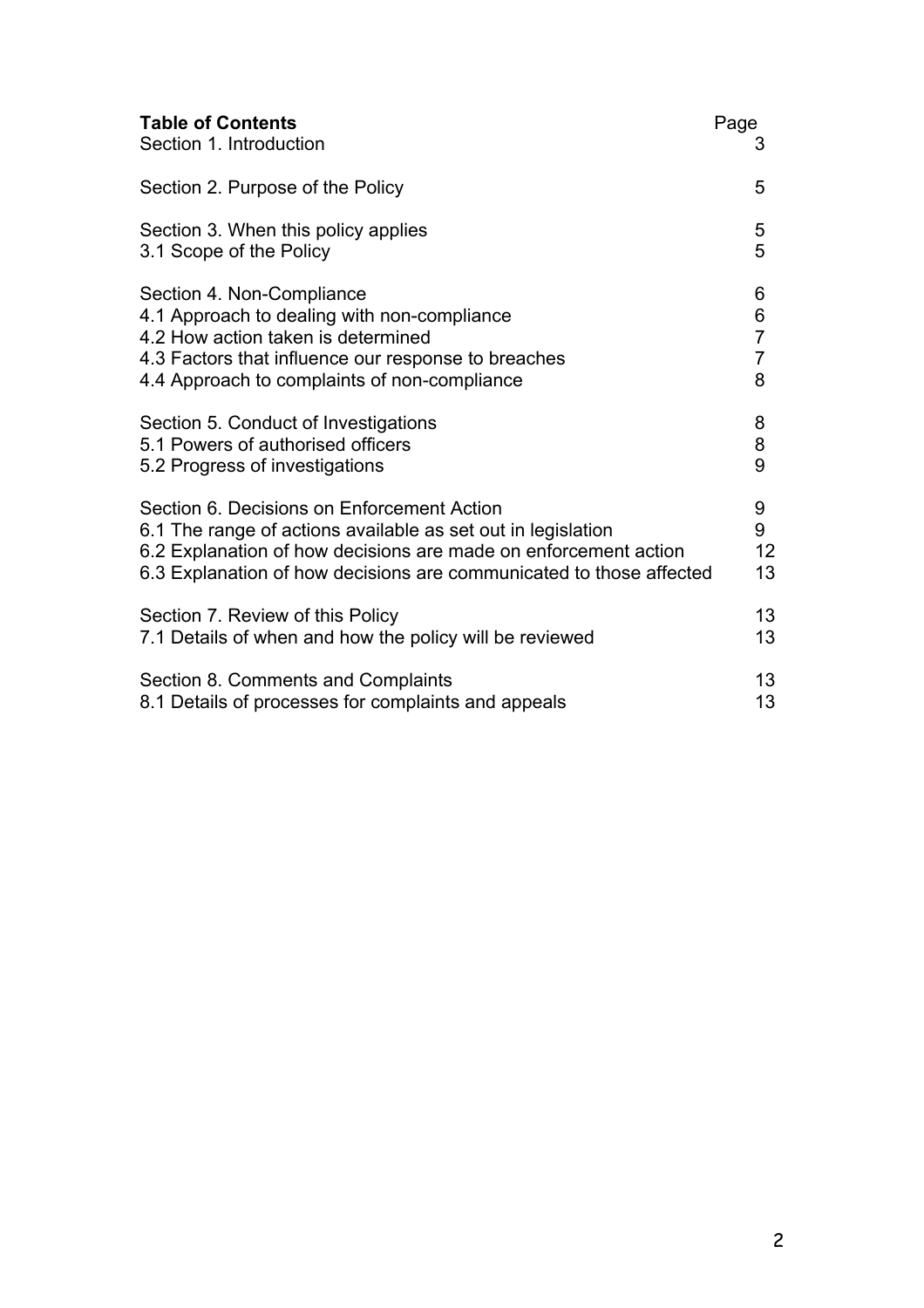# **Corporate Enforcement Policy**

#### **1. Introduction**

The Council carries out a wide range of regulatory roles in meeting its many statutory duties of protecting the public, individuals and the environment. These duties are met by carrying out a range of activities, including carrying out programmed inspections of premises, responding to complaints, issuing licences and offering advice. This Policy outlines the approach it takes when considering enforcement action.

This policy is an overarching policy that applies to all the Council's Services with enforcement duties, although it should be noted that some services also have more specific enforcement requirements, as defined by specific legislative guidance and regulations.

The appropriate use of the full range of enforcement powers, including prosecution, is important, both to secure compliance with the law and to ensure that those who have duties under it are held to account for failures to safeguard health, safety, welfare and environment or breach of regulations enforced by the Council.

In deciding on the most appropriate course of action officers should have regard to the principles set out in this policy and the need to maintain a balance between enforcement and other activities, including inspection, advice and education.

#### **a) Principles of Good Regulation**

Regulatory activities undertaken by the Council will be exercised in a way that are:

- i. **Proportionate** activities will reflect the level of risk to the public and enforcement action taken will relate to the seriousness of the offence;
- ii. **Accountable** activities will be open to public scrutiny, with clear and accessible policies, and fair and efficient complaints procedures;
- iii. **Consistent** advice given to those regulated will be robust and reliable and officers will respect advice provided by other regulators. The Council shall seek to ensure consistency of enforcement; however the Council realises that consistency is not a simple matter of uniformity. Officers will need to exercise their professional judgement and discretion according to the circumstances of each individual case and the relevant responsibilities and intervention systems maintained by the Council;
- iv. **Transparent** Officers will ensure that those they regulate are able to understand what is expected of them and what they can anticipate in return, and
- v. **Targeted** Resources will be focused on higher risk enterprises and activities, reflecting local need and national priorities and where the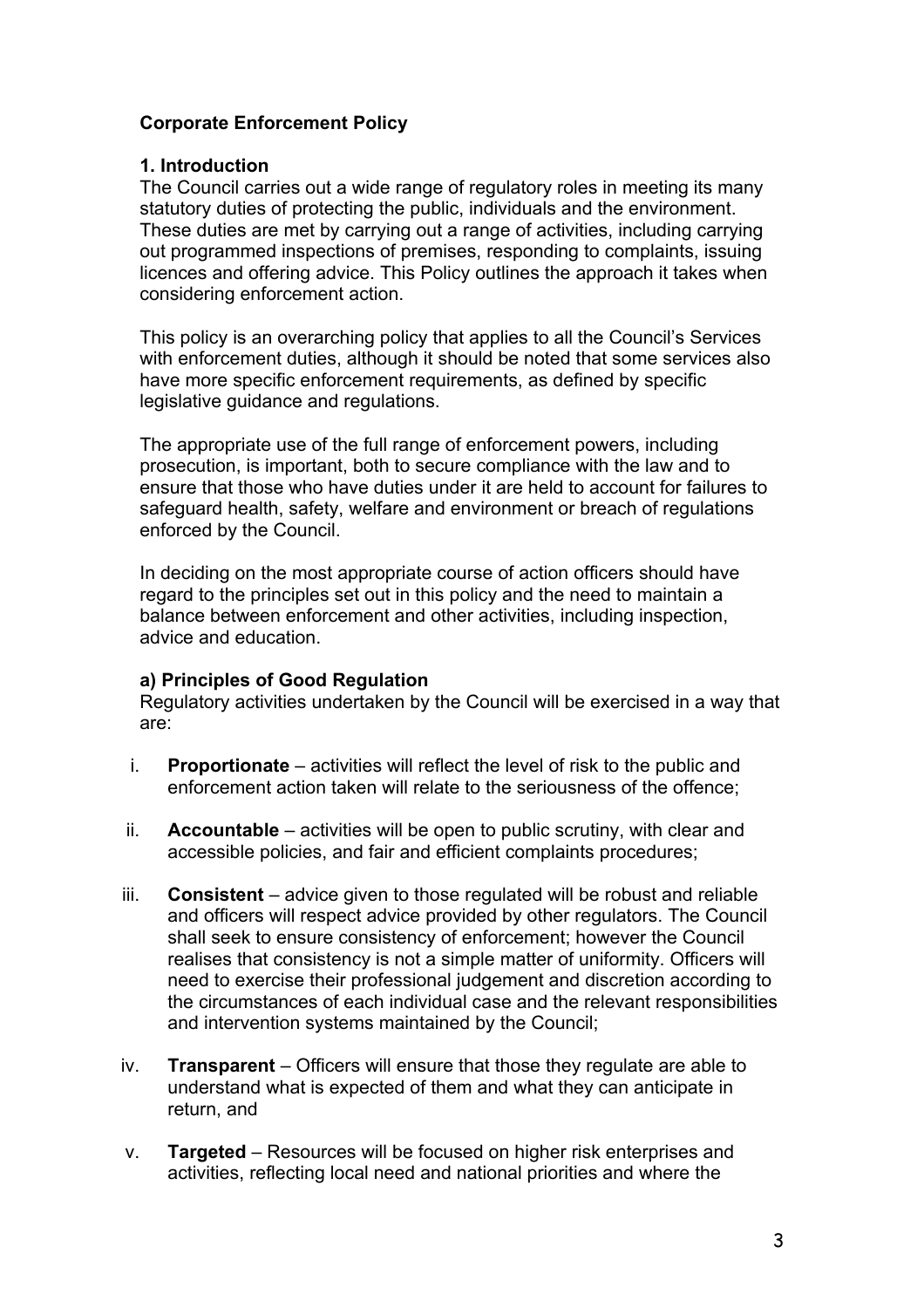Council believes its efforts are able to have an impact.

#### **b) Regulators' Code**

The Council has had regard to the Regulators' Code in the preparation of this policy. In certain instances it may conclude that a provision in the Code is either not relevant or is outweighed by another provision. Where statutory guidance and legislation specifies the action to be taken this legislation takes precedence.

#### **c) Human Rights Act 1998**

The Council is a public authority for the purposes of the Human Rights Act 1998. It therefore applies the principles of the European Convention for the Protection of Human Rights and Fundamental Freedoms. This Policy and all associated enforcement decisions take account of the provisions of the Human Rights Act 1998. In particular, due regard is had to the right to a fair trial and the right to respect for private and family life, home and correspondence.

#### **d) General Data Protection Regulation and Data Protection Act 2018**

Officers will comply with all relevant data protection laws and any associated statutes, regulations and guidance.

#### **e) The Code for Crown Prosecutors**

When deciding whether to institute criminal proceedings the Council has regard to the provisions of The Code for Crown Prosecutors as issued by the Director of Public Prosecutions.

The Code for Crown Prosecutors is a public document that sets out the general principles to follow when decisions are made in respect of prosecuting cases. The Code sets out two tests that must be satisfied commonly referred to as the 'Evidential Test' and the 'Public Interest Test':

**(i) Evidential Test** - is there enough evidence against the defendant? When deciding whether there is enough evidence to prosecute, the Council will consider what evidence can be used in court and is reliable. It must be satisfied there is enough evidence to provide a "realistic prospect of conviction" against each alleged offender.

**(ii) Public Interest Test** - is it in the public interest for the case to be brought to court? The Council will balance factors for and against prosecution carefully and fairly, considering each case on its merits. The public interest factors that we will take into account are detailed under the enforcement options available to us in Section 6.

#### **Legal Status of this Enforcement Policy**

This Policy was approved by the (\*TO BE INSERTED and was adopted by Council on TO BE INSERTED) following an open public consultation between and )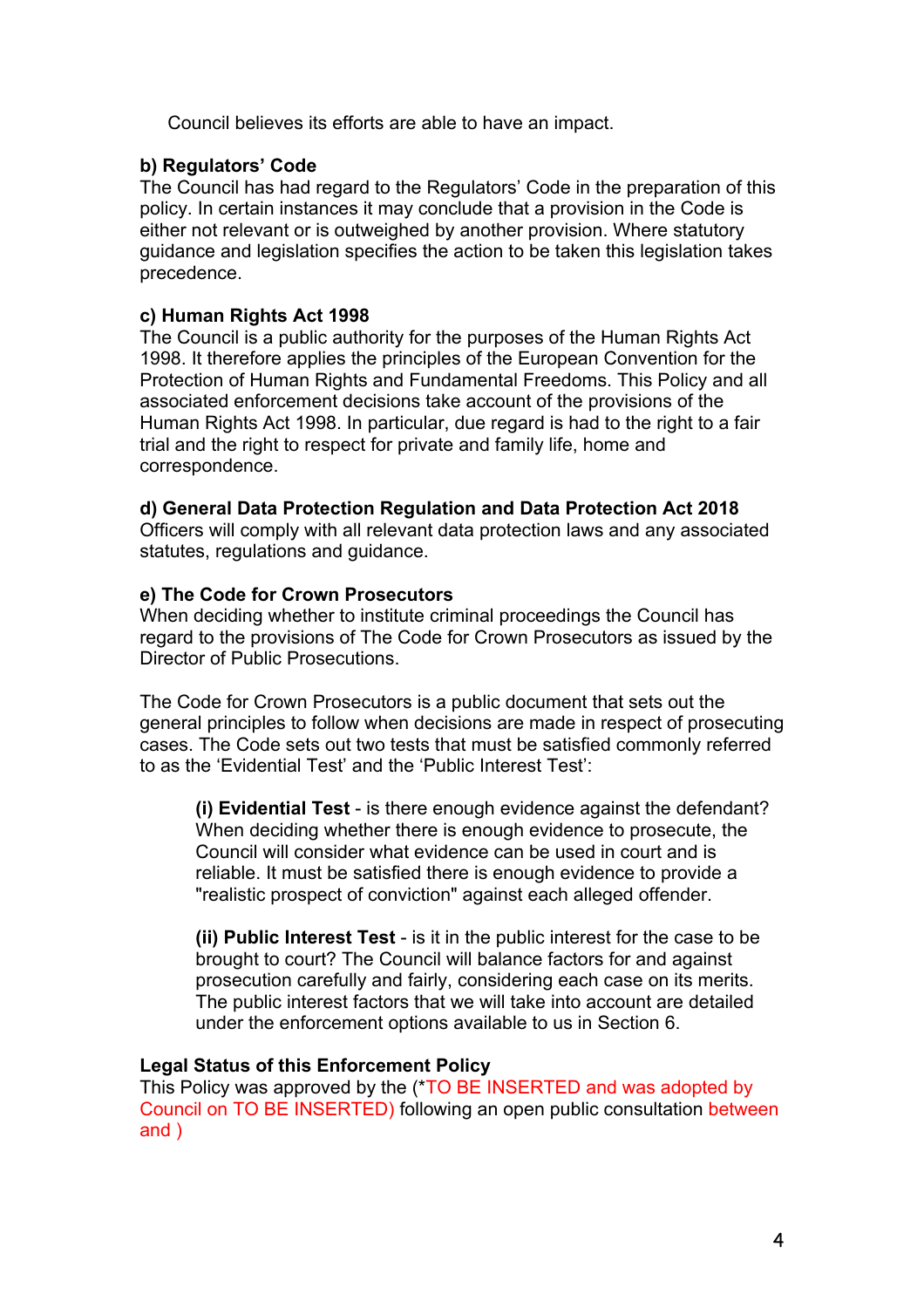# **2. Purpose of this Policy**

One of the functions of the Council is to act as a regulator and an enforcement agency for a large range of legal duties and powers applied by Acts of Parliament and the Regulations and Orders made under them (including various byelaws).

This policy sets out standards that will be applied across the Council when acting in its role as regulator and enforcement agency and what residents, businesses, consumers and workers can expect from the Council.

It is supplemented in some cases by more specific and detailed service-based procedures.

These procedures also set out the approach to be followed by authorised officers when making decisions in respect of the Council's compliance and enforcement activities. The Council is committed to ensuring that all authorised officers will act in accordance with this policy.

# **3. When this Policy Applies**

#### **3.1 Scope of the Policy**

This policy is the overarching enforcement policy for the Council. It outlines the approach to enforcement and lays down the principles that will be followed in deciding upon, and taking action.

Enforcement includes any criminal or civil action taken by the Council aimed at ensuring that individuals or businesses comply with the law.

This policy has been set in accordance with the Regulators' Code. This means that the Council will be open, helpful, fair and careful to ensure that any action required by the Council is proportionate to the risks.

The Council has set out its strategic aims and objectives and its enforcement services will carry out their duties in support of these. This approach is intended to provide better information to businesses and the community and, by doing so, lend support to the Council's aim to deliver the right service, at the right time and in the right way.

Council services will work with and consult other agencies, and other service areas within the Council, as necessary, where there is a shared or complementary enforcement role.

Officers will take reasonable steps to assist businesses and individuals to comply with the law. However officers will be prepared to ensure compliance by exercising the formal powers delegated to them in the Council's Scheme of Delegation including, where appropriate, prosecution.

In certain circumstances the Council will seek to raise awareness and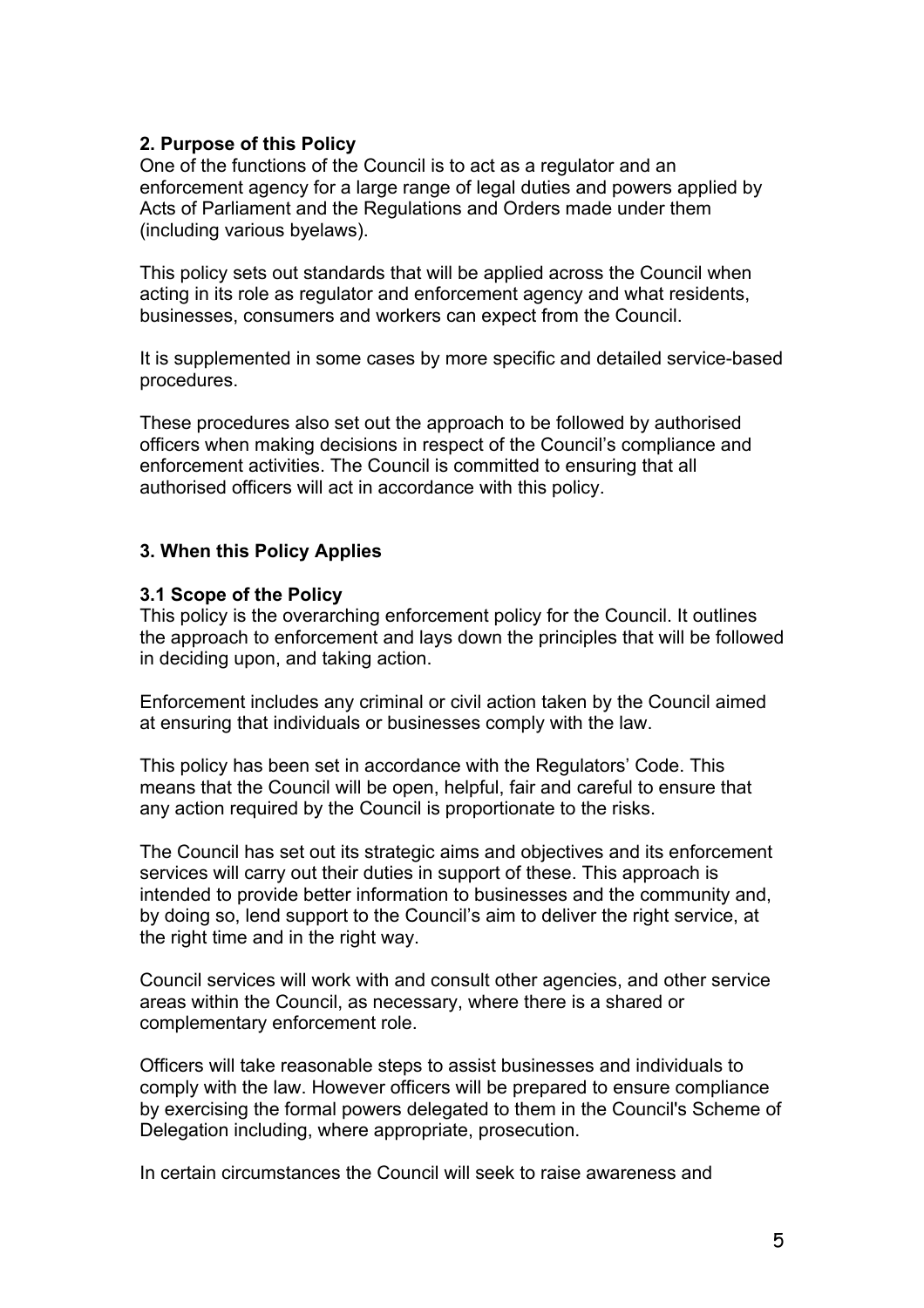increase compliance levels by publicising unlawful trade practices or criminal activity. Where appropriate the results of specific court cases may also be published.

#### **4. Non-Compliance**

#### **4.1 Approach to dealing with non-compliance**

An open, fair and proportionate approach will be taken in dealing with breaches of legislation that are regulated and enforced by the Council. Raising awareness and promoting good practice in regulated areas is the first step in preventing breaches, and officers of the Council will signpost to guidance on aspects of the law where requested to do so.

Best efforts will be used to resolve any issues where the law may have been broken without taking formal action, or referring the matter to the courts when the circumstances indicate that a minor offence may have been committed and the Council is confident that appropriate corrective action will be taken. However, there may be occasions when the breach is considered to be serious and/or where informal action is not appropriate. In such cases, immediate enforcement action may be taken without prior notice and, as noted above, some services have specific legislative guidance and regulations that set out the enforcement requirements in these services.

Advice regarding the non-compliance, the actions required and decisions taken at the time of the intervention, along with the reasons for these will be clearly explained. An opportunity to discuss the Council's course of action will be provided to ensure actions are proportionate and consistent. As stated in the previous paragraph, where immediate enforcement action is required, the opportunity for discussion may not be given where there is a serious breach or public health or safety is at risk.

Officers investigate potential breaches of legislation and they are responsible for managing investigations and making decisions on enforcement action. As part of this process, they may consult with colleagues and managers in determining the best and most appropriate course of action. Officers have the power to use a variety of legislation in the course of their duties, and these have been delegated to them in accordance with the Council's Scheme of Delegation. In relation to prosecutions, where relevant, officers' cases are reviewed by a service manager and approved following a case conference involving key officers, as defined in the Scheme of Delegation.

In some instances, the Council may have shared responsibilities or a complementary role with another enforcement agency. In these circumstances, officers will liaise with that other agency to ensure effective coordination, to avoid inconsistencies and to ensure that any proceedings taken are proportionate and appropriate.

The Council will be fair, objective and consistent in its approach to enforcement by following the criteria and guidance set down in relevant legislation and codes of practice.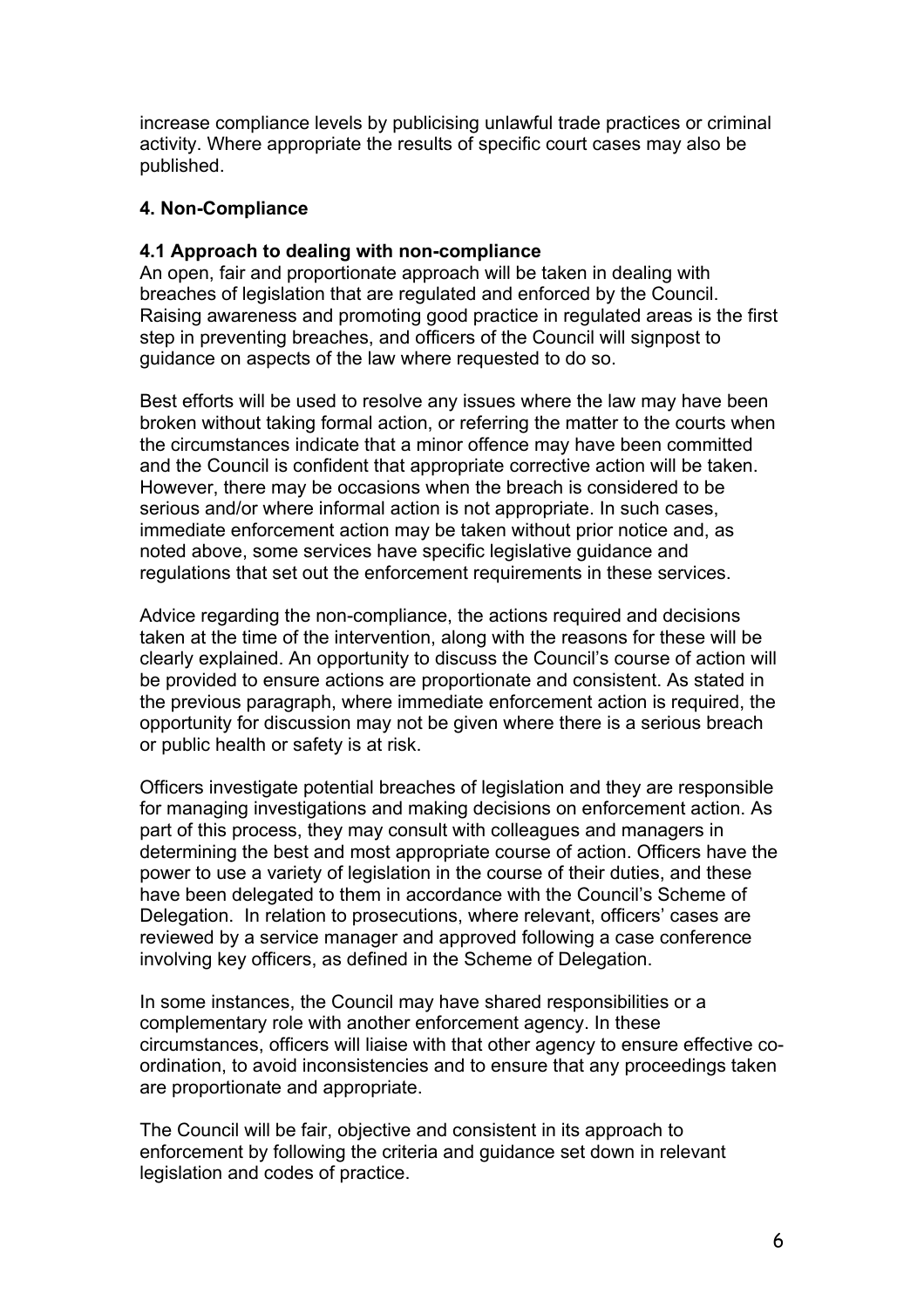The Council may publicise information about enforcement action in line with the Criminal Justice System document entitled 'Publicising Sentencing Outcomes'. This will usually occur once an investigation has been brought to a conclusion via a successful prosecution in Court. Any news releases of this nature are normally sent electronically by the Communications Team to newspapers and broadcast media to use in their news bulletins. Such information may also be publicised on the Council's website and via other social media.

#### **4.2 How action taken is determined**

Where evidence is found that a business or other regulated person is showing flagrant disregard for the law by deliberately or persistently failing to comply with advice or requests made by the Council, it may be deemed that informal action is not appropriate. Under these circumstances enforcement action may be escalated directly to prosecution or other more severe sanctions where available.

Where there is specific legislative guidance and regulations that set out the enforcement requirements these will be followed.

Where a business or other regulated person contacts the Council to ask for advice and it transpires that a breach of legislation is present at the premises, the most appropriate course of action will be determined based on the factors outlined in section 6 below.

If it is clear that the business or regulated person is keen to resolve the noncompliance quickly, taking on board and completing the steps recommended by the Council, an informal approach is likely to be taken as opposed to triggering enforcement action. However, if there is a serious breach and/or there is an imminent risk to public health or safety, enforcement action may still have to be taken but the Council will seek to work with the business or regulated person to resolve the problem as quickly as possible.

#### **4.3 Factors that influence our response to breaches**

Where a breach of legislation is being investigated the approach taken will be proportionate and will take into account factors such as business size and capacity.

If the Council has provided advice or guidance to a business or regulated person, officers will make the necessary checks to ensure that, where this relates to a legal requirement rather than best practice, the non-compliance has been rectified.

The Council may receive referrals from other enforcement bodies that require investigation. These referrals will typically be as a result of the other bodies' inspections or investigations, or intelligence that they have received. The Council will also refer to other enforcement bodies where breaches of legislation that are dealt with by that body are found.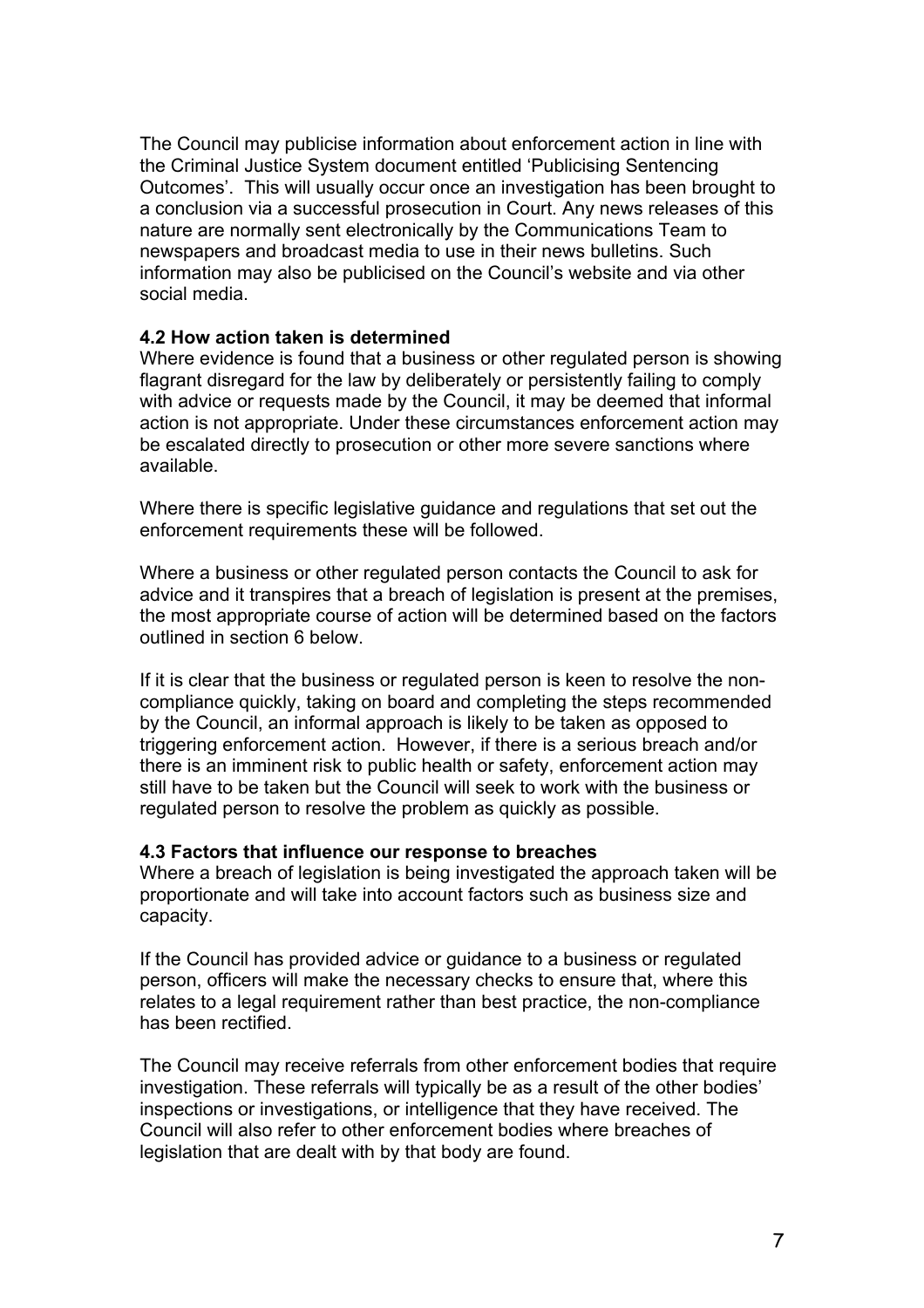# **4.4 Approach to complaints of non-compliance**

Where a complaint of non-compliance relating to a business, or other regulated person, is received the officers investigating this breach will assess the information received and may make further enquiries to determine whether a complaint requires investigation. In assessing a complaint, officers may consult colleagues and managers to help assess what risk may be involved and this will determine what action is taken.

# **5. Conduct of Investigations**

Enforcement action may result in either civil or criminal proceedings being instituted by the Council. The process that will be followed by officers in the investigation of alleged breaches of the law will depend on which branch of law the investigation is being conducted under. As the enforcing authority in any proceedings it instigates, the burden of proof falls to the Council.

Investigations will be carried out in compliance with the following legislation and in accordance with any associated guidance or codes of practice, in so far as they relate to the Council:

- The Criminal Procedure and Investigations Act 1996;
- The Regulation of Investigatory Powers Act 2000:
- The Criminal Justice and Police Act 2001;
- The Human Rights Act 1998;
- The Police and Criminal Evidence Act 1984

These Acts and associated guidance control how evidence is collected and used and give a range of protections to citizens and potential defendants.

The authorised officers of the Council will also comply with the requirements of the particular legislation under which they are acting, and with any associated guidance or codes of practice.

# **5.1 Powers of Authorised Officers**

There are numerous pieces of legislation which the Council as a local authority either has a duty to enforce or adopts or chooses to enforce. The powers available to officers under these different pieces of legislation vary considerably and it is not the purpose of this document to provide an exhaustive list of those powers.

If officers come across situations where they believe they are being obstructed in carrying out their duties they will always explain the provisions of the relevant legislation in order to resolve the issue.

The Council recognises the Primary Authority scheme and where appropriate will communicate with any identified primary authority as part of the enforcement/compliance process.

In some cases powers of seizure are used for safety and evidence gathering purposes. Where articles are removed for any of these purposes a receipt or notice will be given at the time of the inspection or as soon as is practicably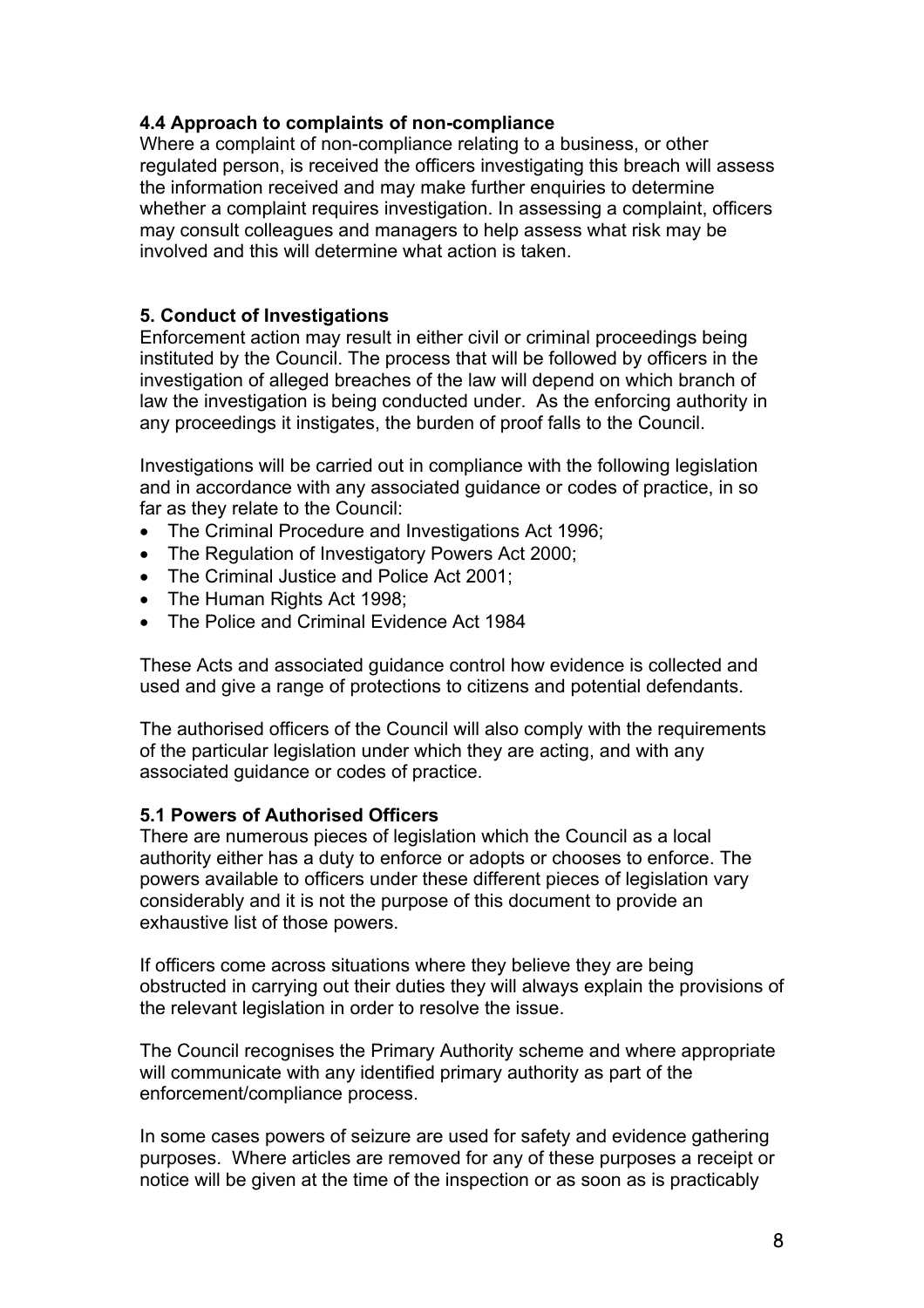possible afterwards.

Officers do not have the power of arrest; however joint working is undertaken with the Police and other agencies. Instances may arise where the Police or other agencies consider that an arrest should be made in connection with an authorised officer's investigation.

Officers will carry out formal interviews in line with this policy and the Police and Criminal Evidence Act 1984.

In respect of legislation in England that contains criminal offences, there are strict time limits beyond which the law prevents proceedings being instituted. These time limits vary and are stated in the relevant legislation.

In relevant cases where it is proposed that either criminal or civil proceedings are to be brought by the Council a report will be prepared containing all relevant evidence that has been gathered during an investigation. This report will be reviewed by a manager and case conference called to consider the matter, in accordance with the Council's Scheme of Delegation. The evidence will usually also be reviewed by a solicitor before any proceedings are instigated.

# **5.2 Progress of Investigations**

Officers carrying out investigations will keep alleged offenders and witnesses informed about the progress of any investigation as far as their involvement in the process is concerned.

#### **6. Decisions on Enforcement Action**

#### **6.1 The Range of Actions Available as Set Out in Legislation**

There are a range of actions that are available to the Council as set out in the different legislation the Council enforces. Examples of the main types of actions that may be considered are set out below:

#### **a) Compliance Advice, Guidance and Support**

The Council uses compliance advice, guidance and support as a first response in the case of many breaches of legislation that are identified. Advice is provided, sometimes in the form of a warning letter to assist individuals and businesses in rectifying breaches as quickly and efficiently as possible, avoiding the need for further enforcement action. A warning letter (sometimes called an 'informal caution') will set out what should be done to rectify the breach and to prevent re-occurrence. If a similar breach is identified in the future, this letter will be persuasive in considering the most appropriate enforcement action to take on that occasion. Such a letter cannot be cited in court as a previous conviction but it may be presented in evidence.

Where more formal enforcement action, such as a simple caution or prosecution, is taken, the Council recognises that there is likely to be an ongoing need for compliance advice and support, to prevent further breaches.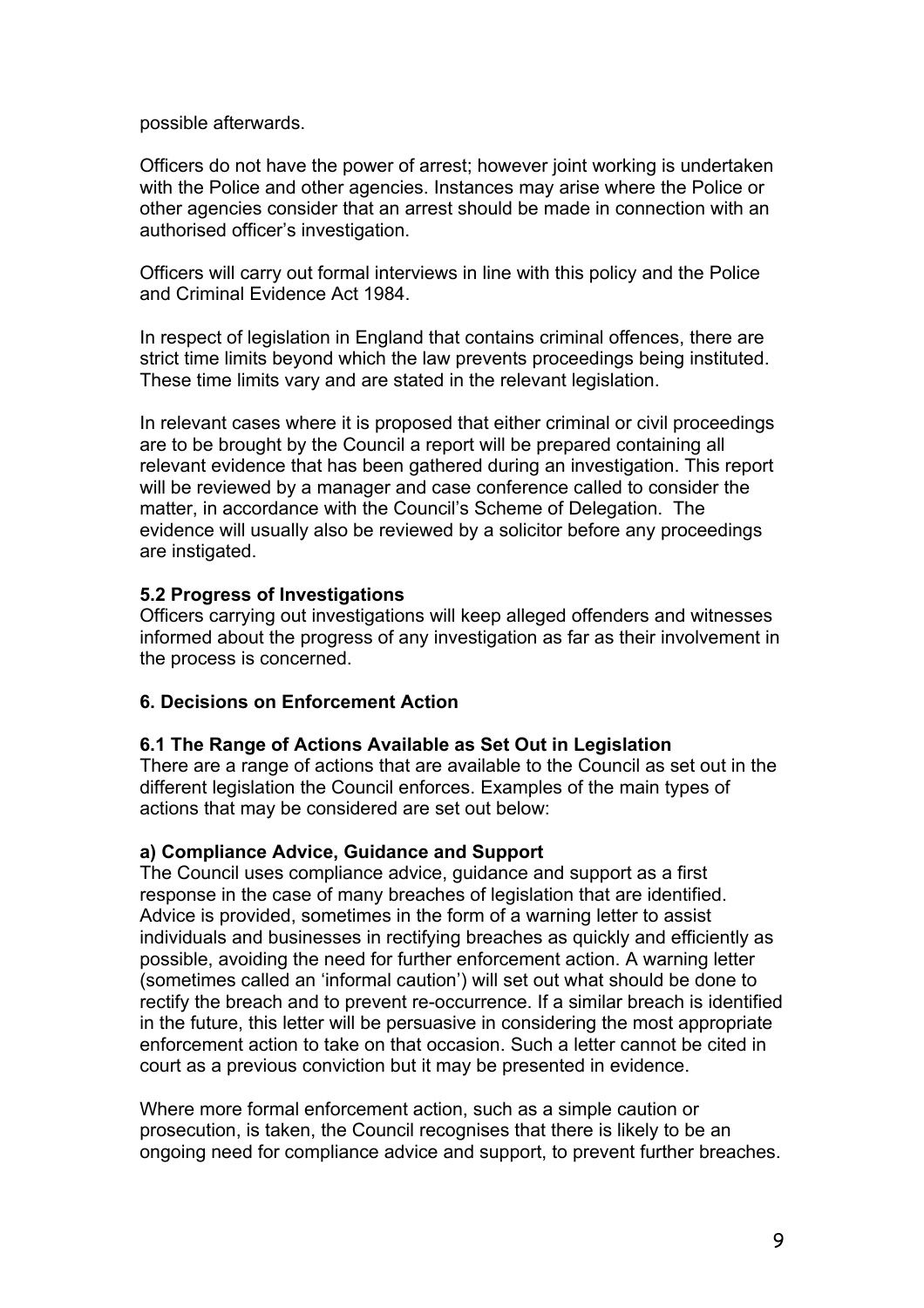# **b) Voluntary Undertakings**

The Council may accept voluntary undertakings that breaches will be rectified and/or recurrences prevented. The Council will take any failure to honour voluntary undertakings very seriously and enforcement action is likely to result.

#### **c) Statutory (Legal) Notices**

The Council has powers to issue statutory notices in respect of many breaches. These include: 'Stop Notices', 'Prohibition Notices/Orders', 'Emergency Prohibition Notices/Orders', and 'Improvement Notices'. Such notices are legally binding. Failure to comply with a statutory notice can be a criminal offence and may lead to prosecution and/ or, where appropriate, the carrying out of work in default.

A statutory notice will clearly set out actions that must be taken and the timescale within which they must be taken. It is likely to require that any breach be rectified and/or prevented from recurring. It may also prohibit specified activities until such time as prescribed works/safeguards have been carried out to the satisfaction of the authority. Where a statutory notice is issued, an explanation of the appeals process will be provided to the recipient.

Some notices issued in respect of premises may be affixed to the premises and/or registered as local land charges.

#### **d) Financial Penalties**

The Council has powers to issue fixed penalty notices or penalty charge notices in respect of some breaches. A fixed penalty notice or penalty charge notice is not a criminal fine, and does not appear on an individual's criminal record. If a fixed penalty/penalty charge notice is not paid, the Council may commence criminal proceedings in respect of the breach or take civil enforcement action to recover the penalty charge subject to the provisions of the relevant legislation.

If a fixed penalty/ penalty charge notice is paid in respect of a breach the Council will not take any further enforcement action in respect of that breach. Payment of a fixed penalty does not provide immunity from prosecution in respect of similar or recurrent breaches.

The Council is only able to issue fixed penalty notices where it has specific powers to do so. If fixed penalty notices are available, their issue is at the Council's discretion.

In some circumstances, in particular where breaches are serious or recurrent, it may be that prosecution is more appropriate than the issue of a fixed penalty notice.

#### **e) Injunctive Actions, Enforcement Orders etc.**

In some circumstances the Council may seek a direction from the court (in the form of an order or an injunction) that a breach is rectified and/or prevented from recurring. The court may also direct that specified activities be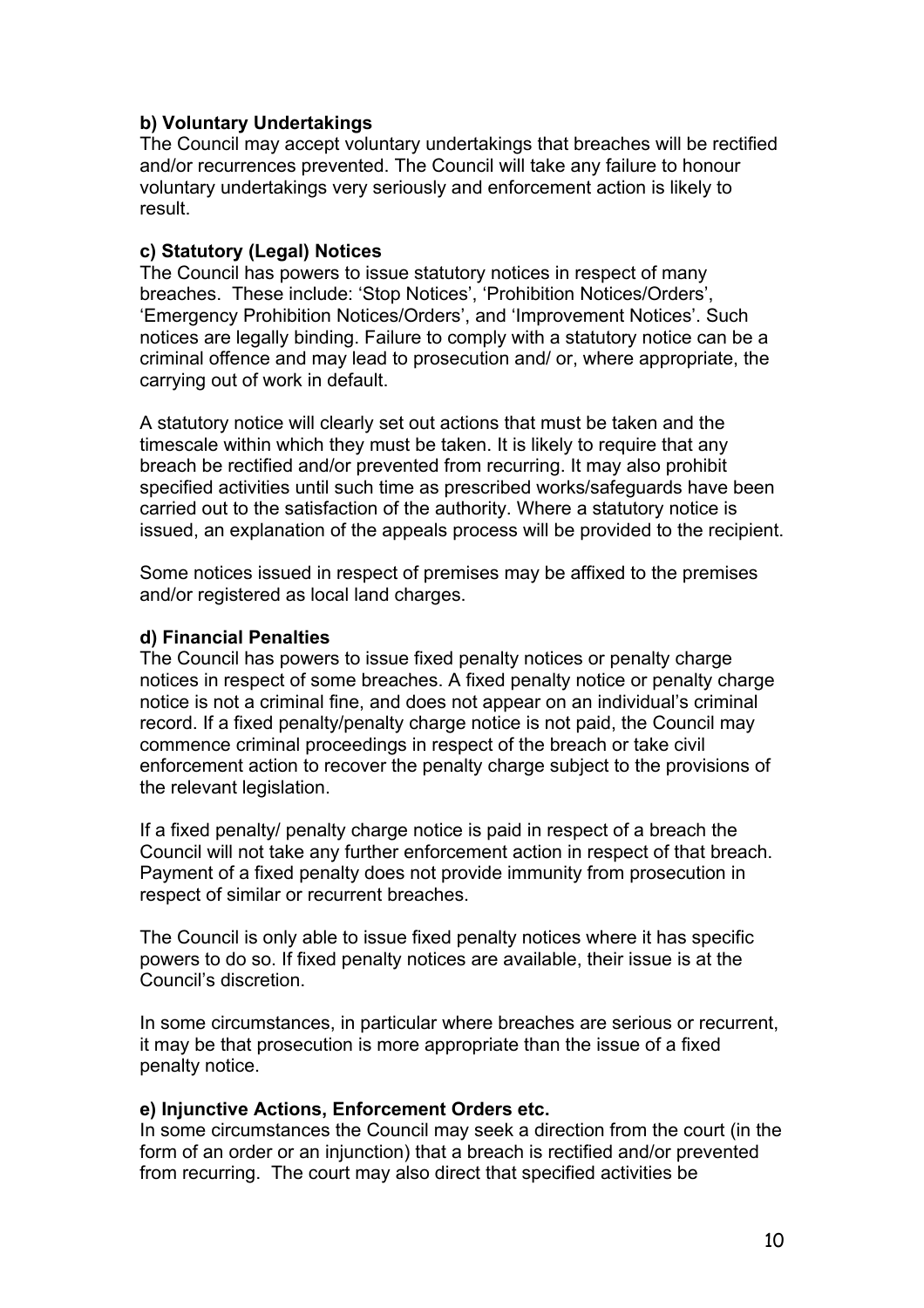suspended until the breach has been rectified and/or safeguards have been put in place to prevent future breaches.

Failure to comply with a court order constitutes Contempt of Court, a serious offence that may lead to imprisonment.

The Council is required to seek enforcement orders after issuing some enforcement notices, providing the court with an opportunity to confirm the restrictions imposed by the notice. Otherwise, the Council will usually only seek a court order if it has serious concerns about compliance with voluntary undertakings or a notice.

#### **f) Simple Caution**

The Council has the power to issue Simple Cautions (previously known as 'Formal Cautions') as an alternative to prosecution for some less serious offences, where a person admits an offence and consents to the Simple Caution. Where a Simple Caution is offered and declined, the Council is likely to consider prosecution.

A Simple Caution will appear on the offender's criminal record. It is likely to influence how the Council and others deal with any similar breaches in the future, and may be cited in court if the offender is subsequently prosecuted for a similar offence. If a Simple Caution is issued to an individual (rather than a corporation) it may have consequences if that individual seeks certain types of employment.

Simple cautions will be used in accordance with Ministry of Justice document 'Simple Cautions for Adult Offenders'.

#### **g) Prosecution**

The Council may prosecute in respect of serious or recurrent breaches, or where other enforcement actions, such as voluntary undertakings or statutory notices have failed to secure compliance. When deciding whether to prosecute the Council has regard to the provisions of The Code for Crown Prosecutors as issued by the Director of Public Prosecutions.

Prosecution will only be considered where the Council is satisfied that it has sufficient evidence to provide a realistic prospect of conviction against the defendant(s).

If the evidential test is satisfied a prosecution will usually take place unless there are public interest factors tending against prosecution that outweigh those tending in favour. The more serious the offence or the offender's record of breaches/ criminal behaviour, the more likely it is that prosecution will be required in the public interest.

Assessing the public interest is not merely a matter of adding up the number of factors on each side and seeing which has the greater number. The public interest must be decided on the merits of each individual case and making an overall assessment. It is quite possible that one factor alone may outweigh a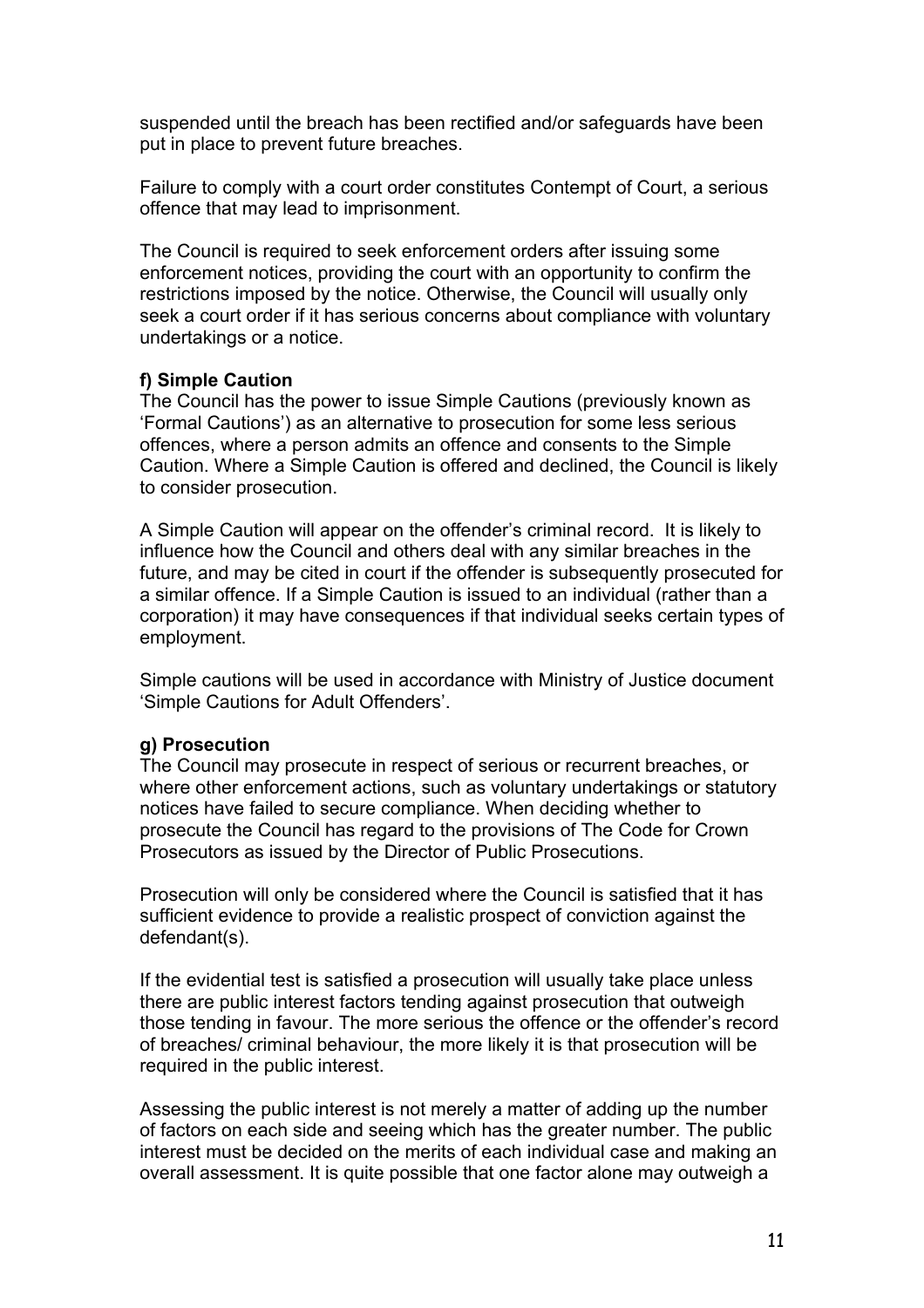number of other factors that tend in the opposite direction.

A successful prosecution will result in a criminal record. The court may impose a fine and in respect of particularly serious breaches a prison sentence. The court may order the forfeiture and disposal of non-compliant goods and/or the confiscation of any profits that have resulted from the breach. Prosecution may also lead, in some circumstances, to the disqualification of individuals from acting as company directors.

# **h) Refusal/Suspension/Revocation of Licences**

The Council issues a number of different licences, consents, registrations and permits. They are applied for by submission of an application, the form and content of which is sometimes specified in law. Applications are generally granted for a limited defined period and will be required to be renewed annually unless otherwise specified.

The Council may be permitted to ask supplementary questions on an application form in order to assist it in reaching a decision on whether the applicant is a fit and proper person to hold such a licence.

In some cases applications are subject to either a public or interested party consultation process and any application that attracts adverse comment or objection or does not meet Council policy requirements will be referred to an internal civil hearing forum to determine the application.

Most licences and other permissions have conditions attached, which can be standard conditions or specific conditions or a combination of both. These conditions form part of the licence and lay down requirements that a business or individual must have regard to when trading. Breach of a condition may be a civil or criminal matter.

When considering applications information supplied with the application together with any previous enforcement action and compliance record can be taken into account when reaching a decision.

#### **6.2 Explanation of how decisions are made on enforcement action**

In assessing what enforcement action is necessary and proportionate consideration will be given to, the following principles for enforcement set out in the 'Macrory Review':

- Aim to change the behaviour of the offender;
- Aim to eliminate any financial gain or benefit from non-compliance;
- Be responsive and consider what is appropriate for the particular offender and regulatory issue, which can include punishment and the public stigma that should be associated with a criminal conviction;
- Be proportionate to the nature of the offence and the harm caused;
- Aim to restore the harm caused by regulatory non-compliance, where appropriate; and,
- Aim to deter future non-compliance.

Where appropriate decisions about what enforcement action is to be taken